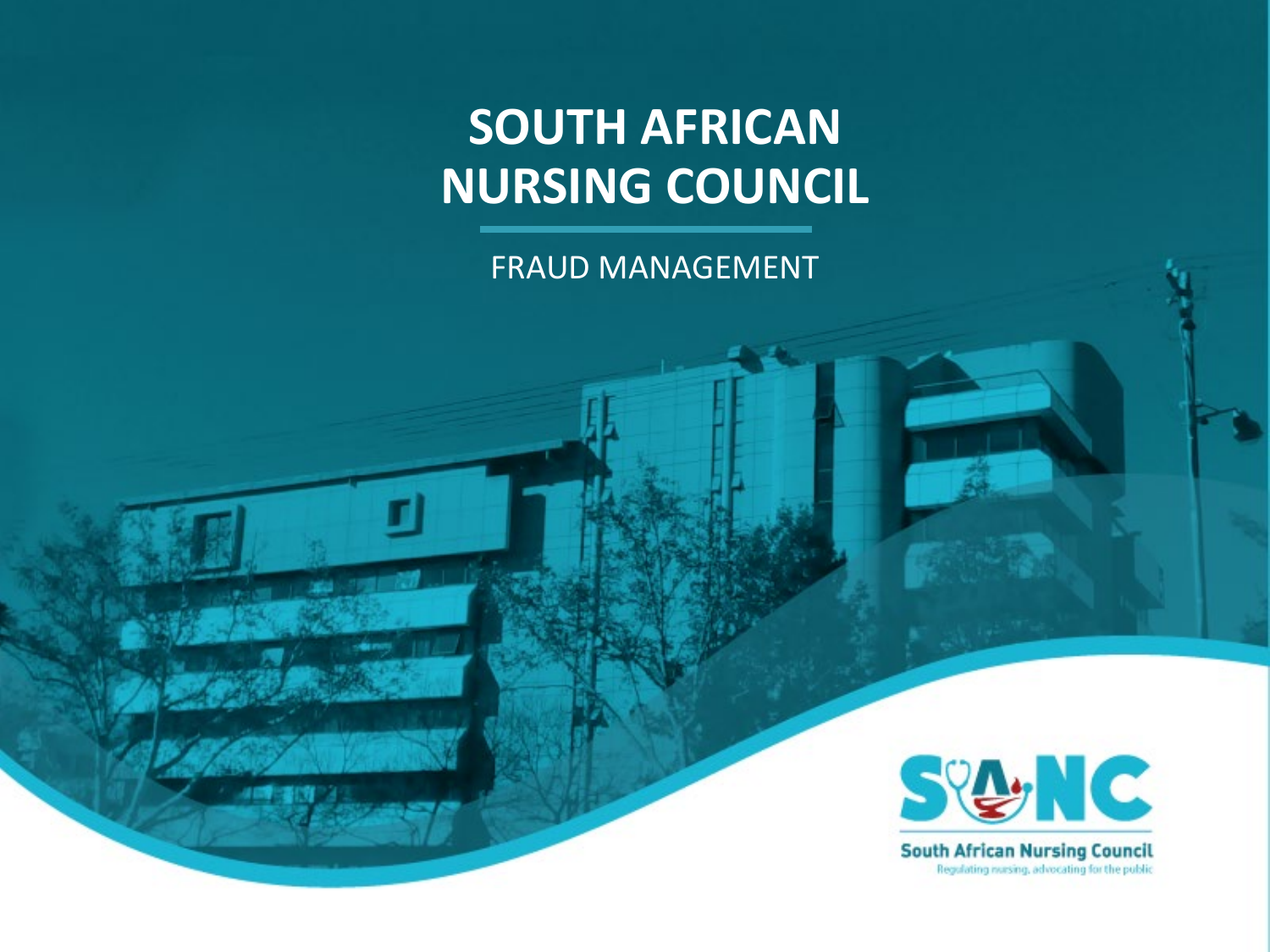### **TABLE OF CONTENT**

- 1. PURPOSE
- 2. SANC POLICY POSITION ON FRAUD AND CORRUPTION
- 3. REPORTING FRAUD, CORRUPTION OR UNETHICAL CONDUCT
	- 3.1 WHO CAN REPORT
	- 3.2 WHAT SHOULD BE REPORTED
	- 3.3 INFORMATION TO BE PROVIDED
	- 3.4 REPORTING MECHANISMS
- 4. CONDUCTING THE INVESTIGATION
- 5. REPORTING ON FINDINGS AFTER THE INVESTIGATION
- 6. PROTECTION OF WHISTLE-BLOWERS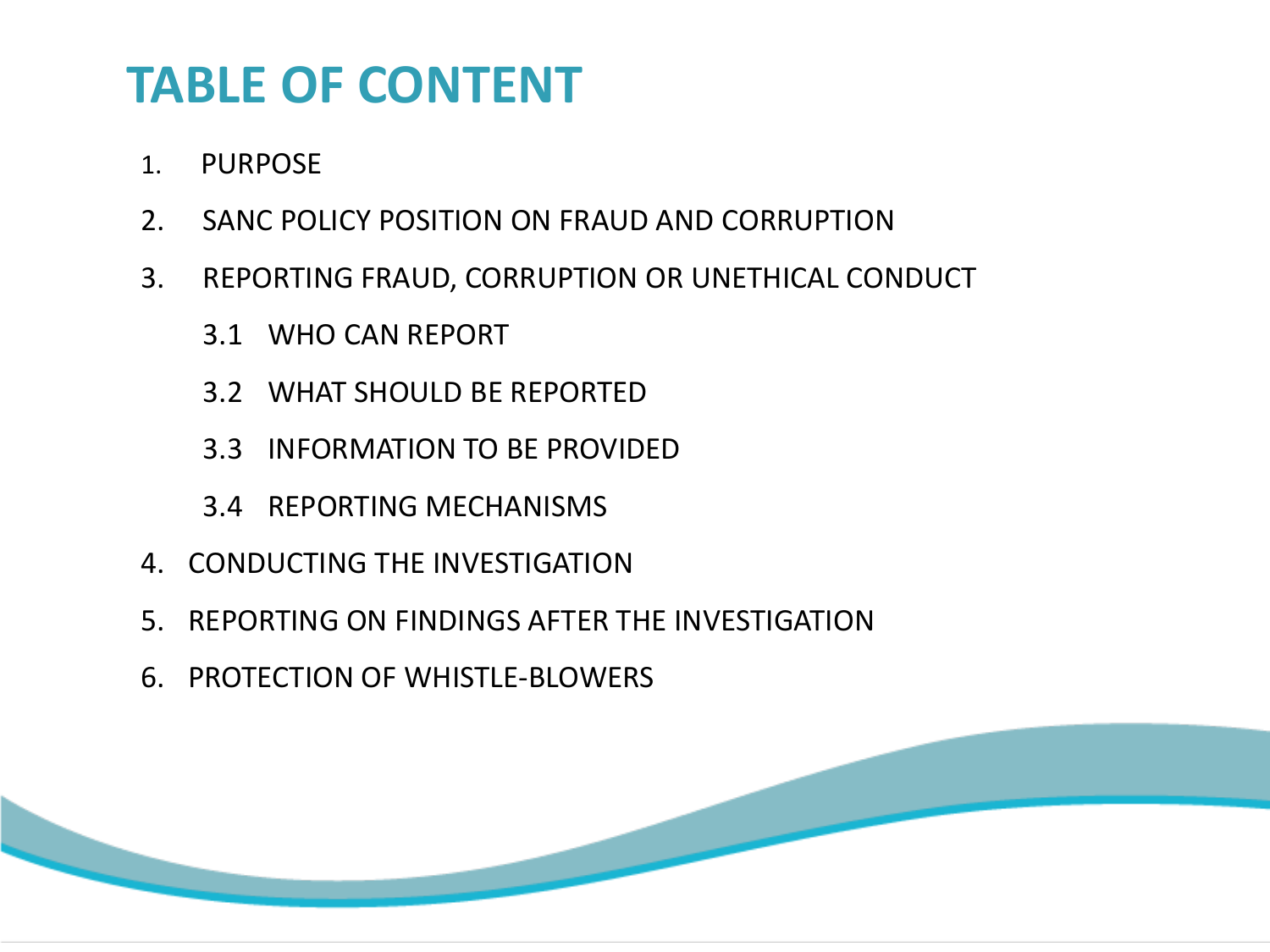## **1. PURPOSE**

- To present the SANC's fraud Management Policy and Procedure;
- Provide guidelines on how to respond, should one be aware of instances of fraud and corruption;
- Outline process followed by SANC when an incidents of fraud and/or corruption are reported; and
- Raise awareness on the whistle-blowing process and protection; and
- Confirm to stakeholders that SANC supports and fosters a culture of zero tolerance to fraud and corruption.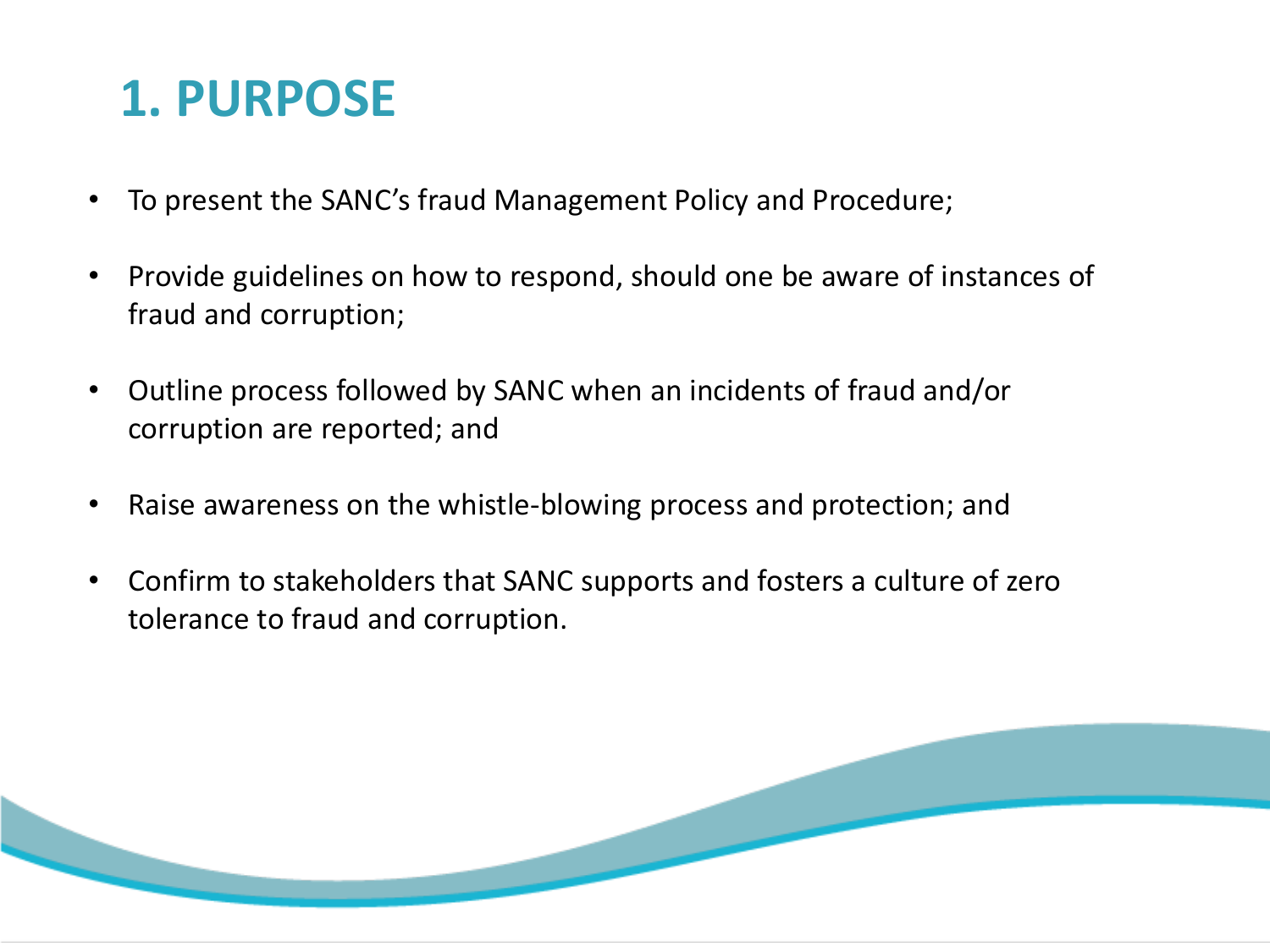#### **2. SANC POLICY POSITION ON FRAUD AND CORRUPTION**

- Adopted a comprehensive approach to the management of fraud risks.
- The SANC is committed to promoting a culture of integrity, ethical conduct, and accountability where employees and other stakeholders are comfortable and confident about reporting known or suspected fraudulent, corrupt and unethical conduct.
- Policies and documents:
	- $\triangleright$  Fraud Management Framework;
	- $\triangleright$  Fraud Management Policy and Procedure;
	- $\triangleright$  Fraud and Corruption Strategy;
	- $\triangleright$  Employee Code of Conduct and Ethics;
	- $\triangleright$  Rules for Conduct of Business;
	- $\triangleright$  Disciplinary Policy; and
	- $\triangleright$  Grievance Procedure.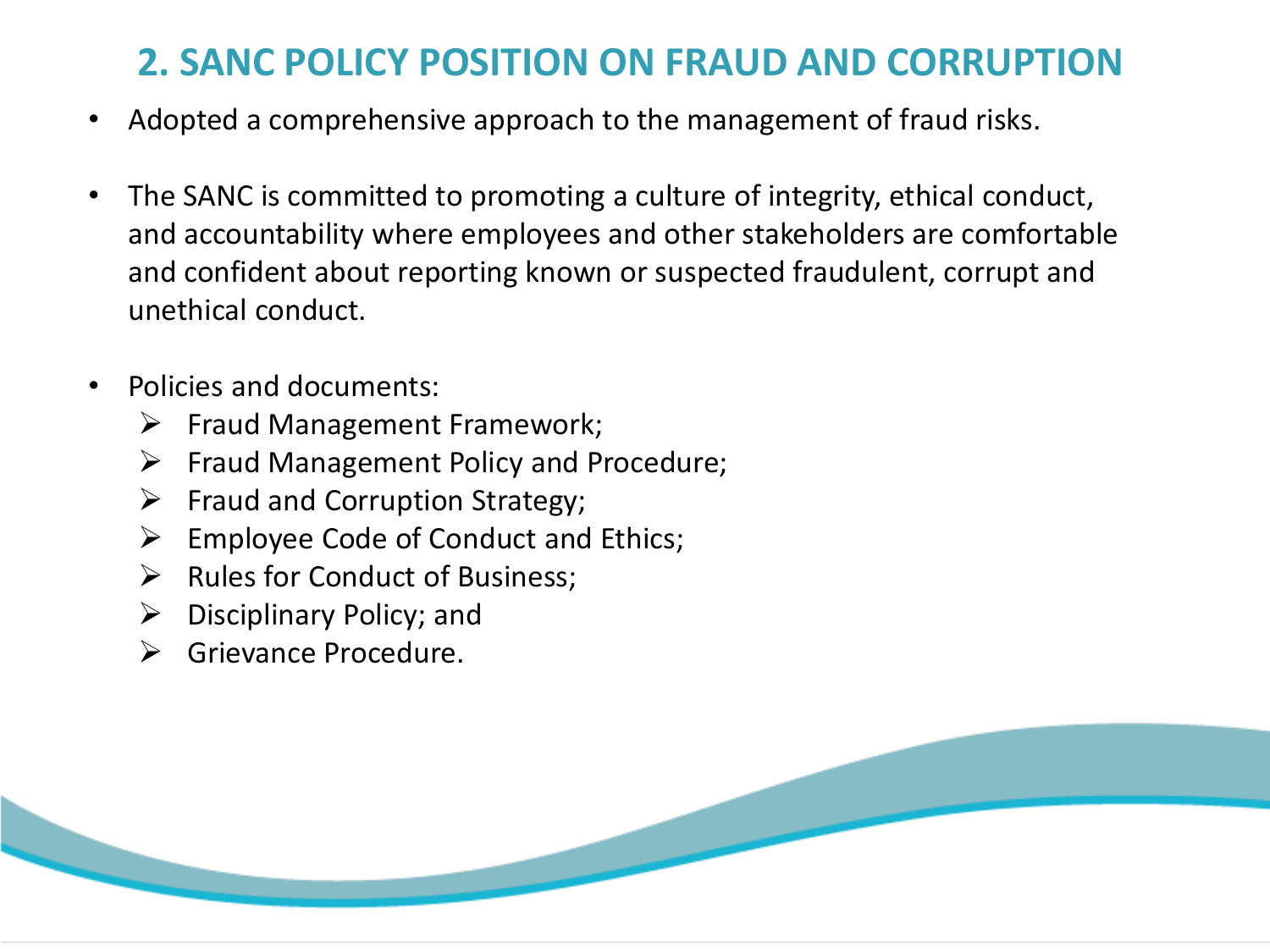#### **3. REPORTING FRAUD, CORRUPTION AND UNETHICAL CONDUCT**

#### **3.1 WHO CAN REPORT**

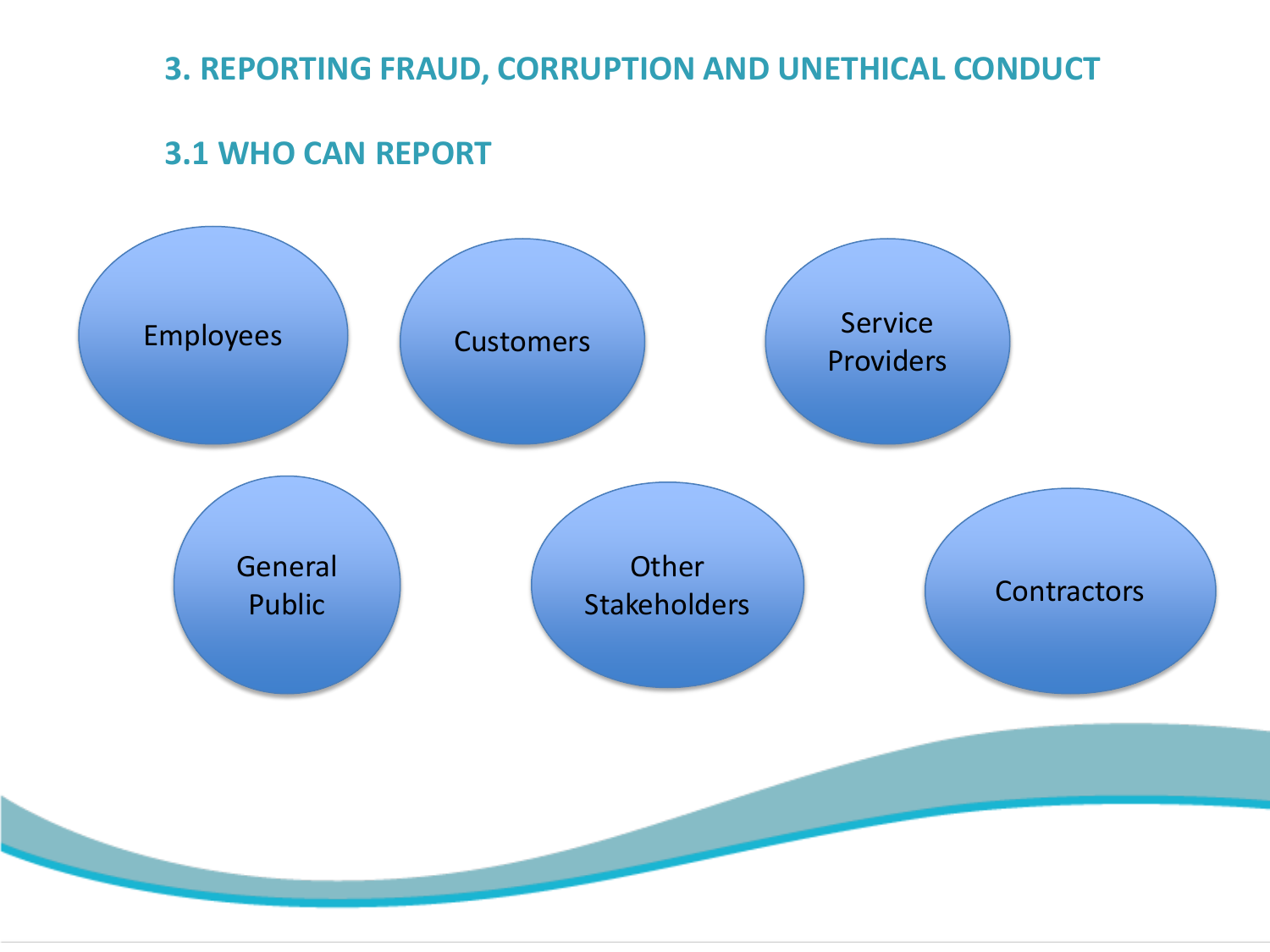### **3.2 WHAT SHOULD BE REPORTED**

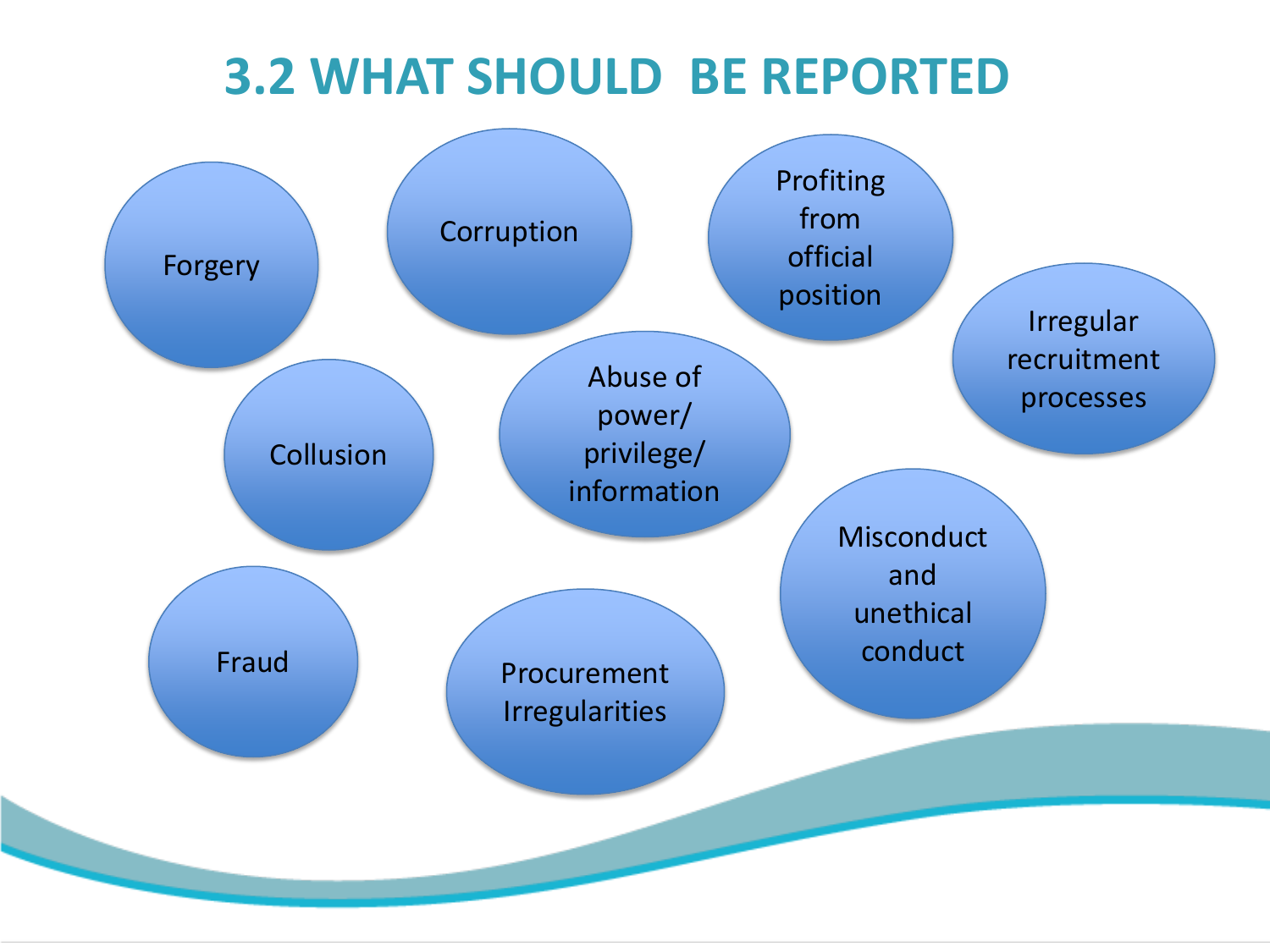## **3.3 INFORMATION TO BE PROVIDED**

- Where specifically did the incident happen?
- What is the nature of the incident?
- Date and time the incident took place?
- How long has this been going on?
- How often does this happen?
- Number of people involved and names?
- Does anybody else know about it?
- Do you have any proof?
- Are there any witnesses?

![](_page_6_Picture_10.jpeg)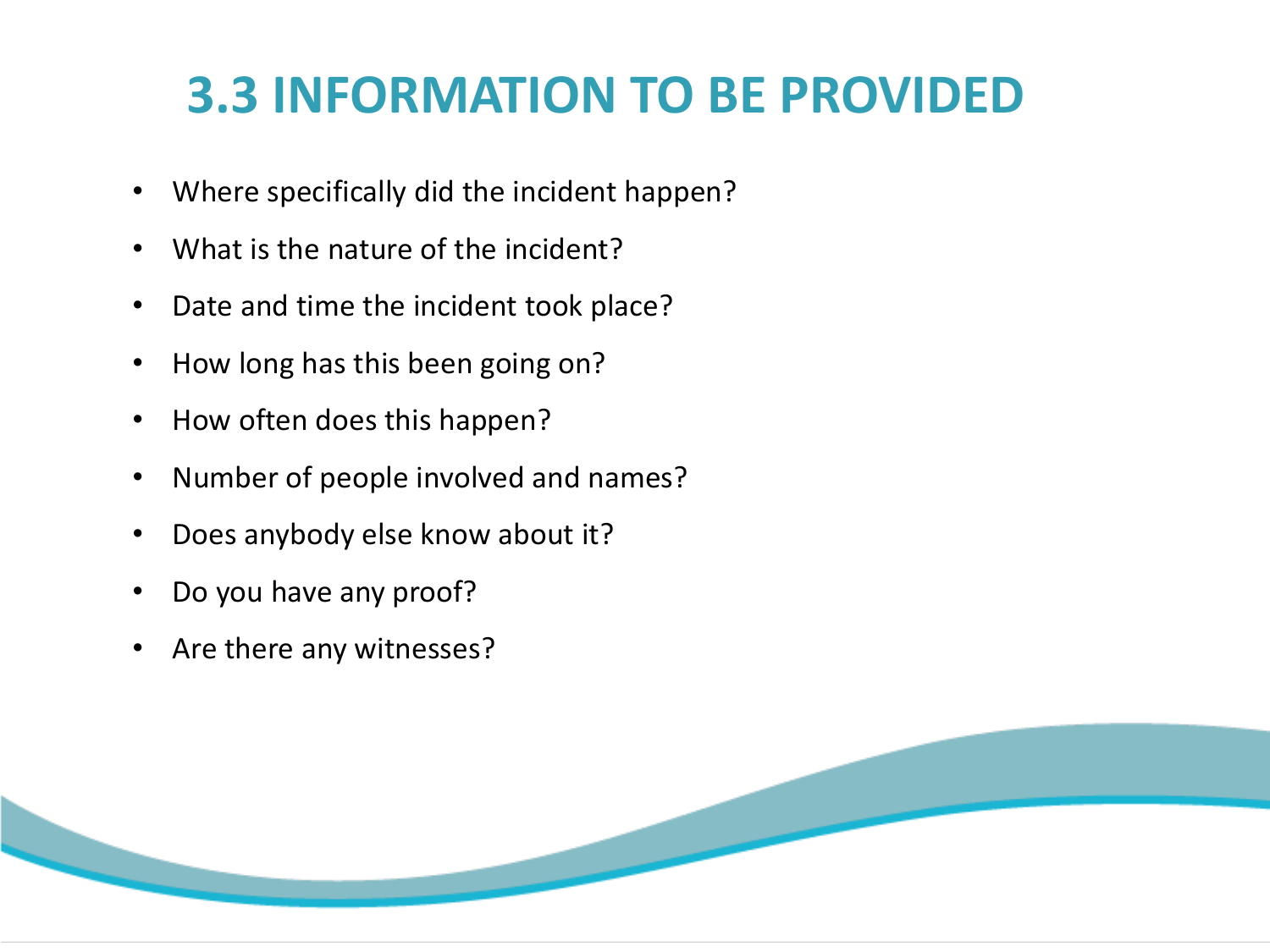### **3.4 REPORTING MECHANISMS**

#### **Internal Reporting**

In instances where the allegation may be to be reported to the following:

- Immediate line manager;
- Registrar and Chief Executive Officer;
- Senior Manager: Internal Audit and Risk Management;
- Relevant member of the SANC Executive Management Committee;
- Audit and Risk Committee Chairperson; and
- The Chairperson of the Council.

#### **External Reporting (Fraud Hotline)**

- The Fraud Hotline was established to:
	- $\triangleright$  Protect the anonymity of employees and stakeholders wanting to blow the whistle and remain anonymous.
	- $\triangleright$  Protect the SANC's processes, reputation and operations; and
	- $\triangleright$  Maintain a culture of ethical compliance.
- Operated by an independent service provider: KPMG
- Can be conducted via:
	- **Call: 0800 20 12 16**
	- Mail: Hotline@kpmg.co.za.
	- Post: BNT 371, PO Box, 14671, Sinoville, 0129.
	- $\triangleright$  Fax: 0800 200 796.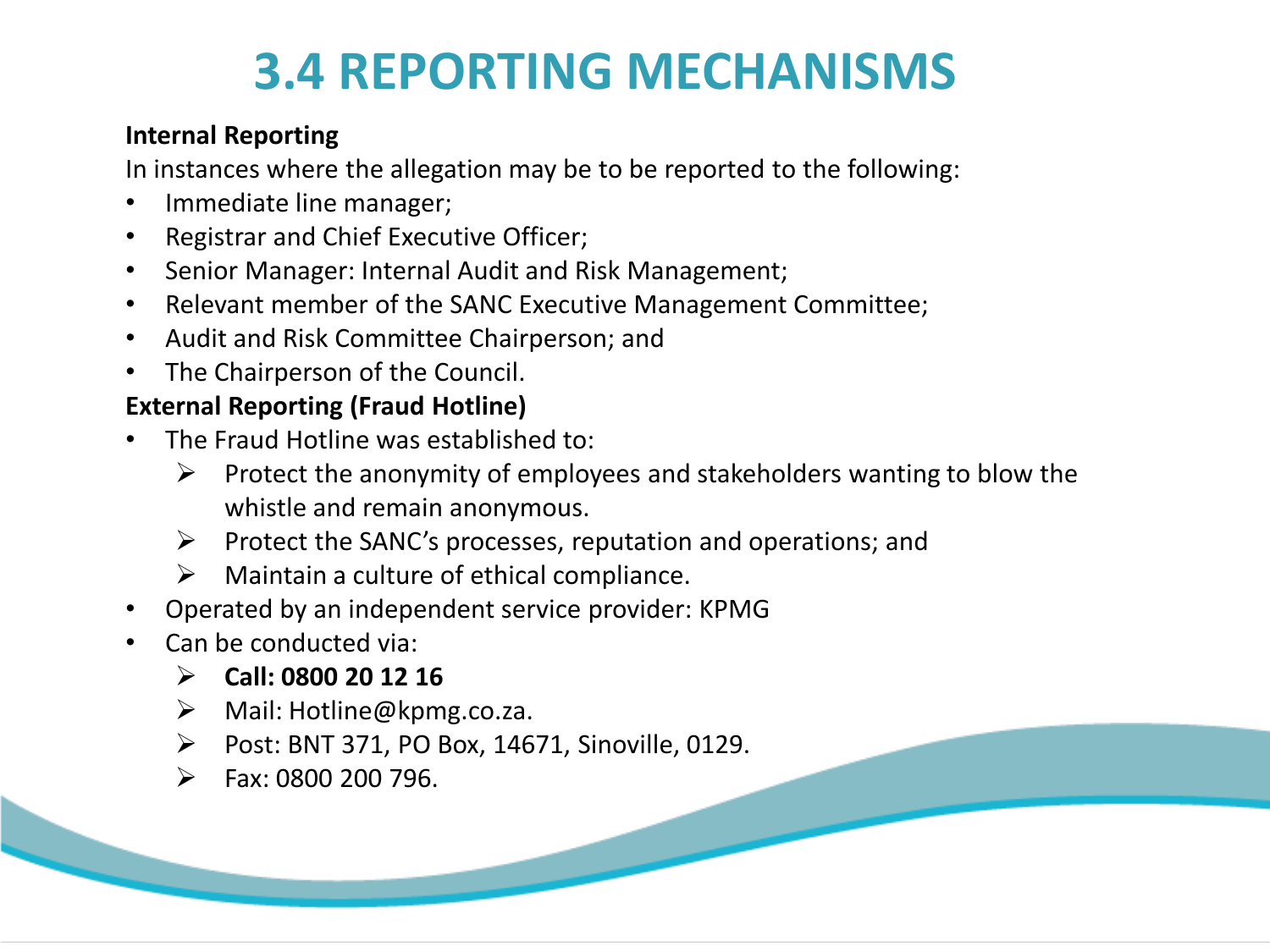## **4. CONDUCTING INVESTIGATIONS**

- A preliminary review is conducted by the recipient to understand the nature of the incident reported and the parties involved.
- A plan of action will be recommended for approval by the Registrar and CEO or Chairperson of Council which may include:
	- $\triangleright$  No follow-up work to be conducted.
	- $\triangleright$  Refer the matter for investigation to the relevant senior personnel independent of the area of suspicion or an independently appointed person.
- Matters relating to Nursing Practice, Learner Affairs and Education and Training are referred to the relevant Senior Managers, Deputy Registrar, Professional Affairs for investigation in accordance with the Nursing Act.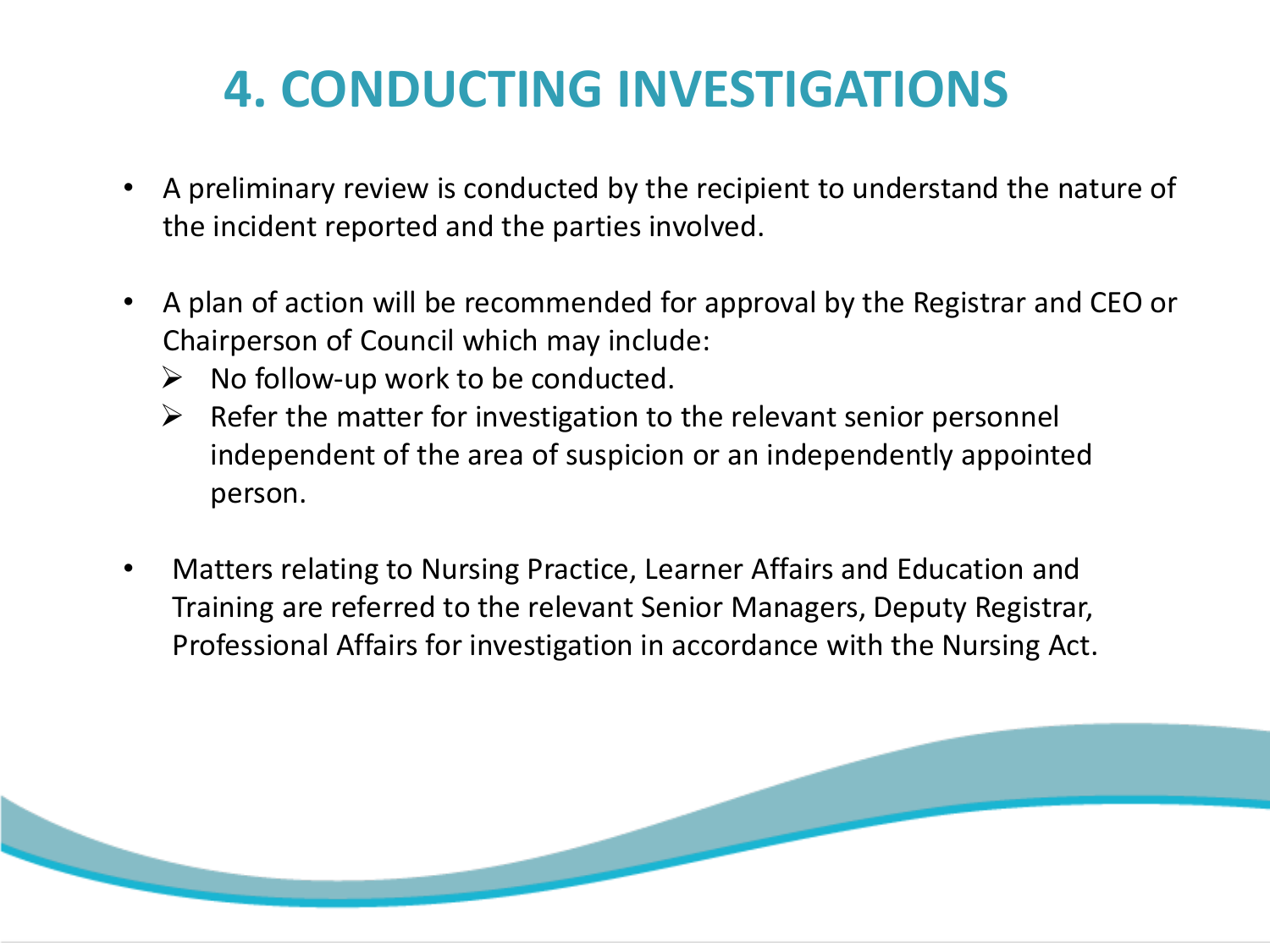#### **5. REPORTING ON FINDINGS AFTER INVESTIGATION**

- If an employee makes a protected disclosure, they are notified of the action taken or proposed to be taken after the completion of the investigation.
- The Senior Manager Internal Audit and Risk Management communicates with the whistle-blower via the service provider, the manner in which reported cases have been dealt with.
- Reporting of cases to governance structures: All Fraud and corruption incidents are reported to the Audit and Risk Committee and Council on a quarterly basis.
- Reporting of cases to Human Resources: If the investigation into the cases of fraud, corruption and unethical conduct confirms that an employee is responsible, matter will be referred to the Human Resource Department to institute disciplinary processes.
- If the investigation conducted confirms a case of fraud, corruption or other criminal conduct a criminal charge will be laid with the South African Police Service against the responsible person(s).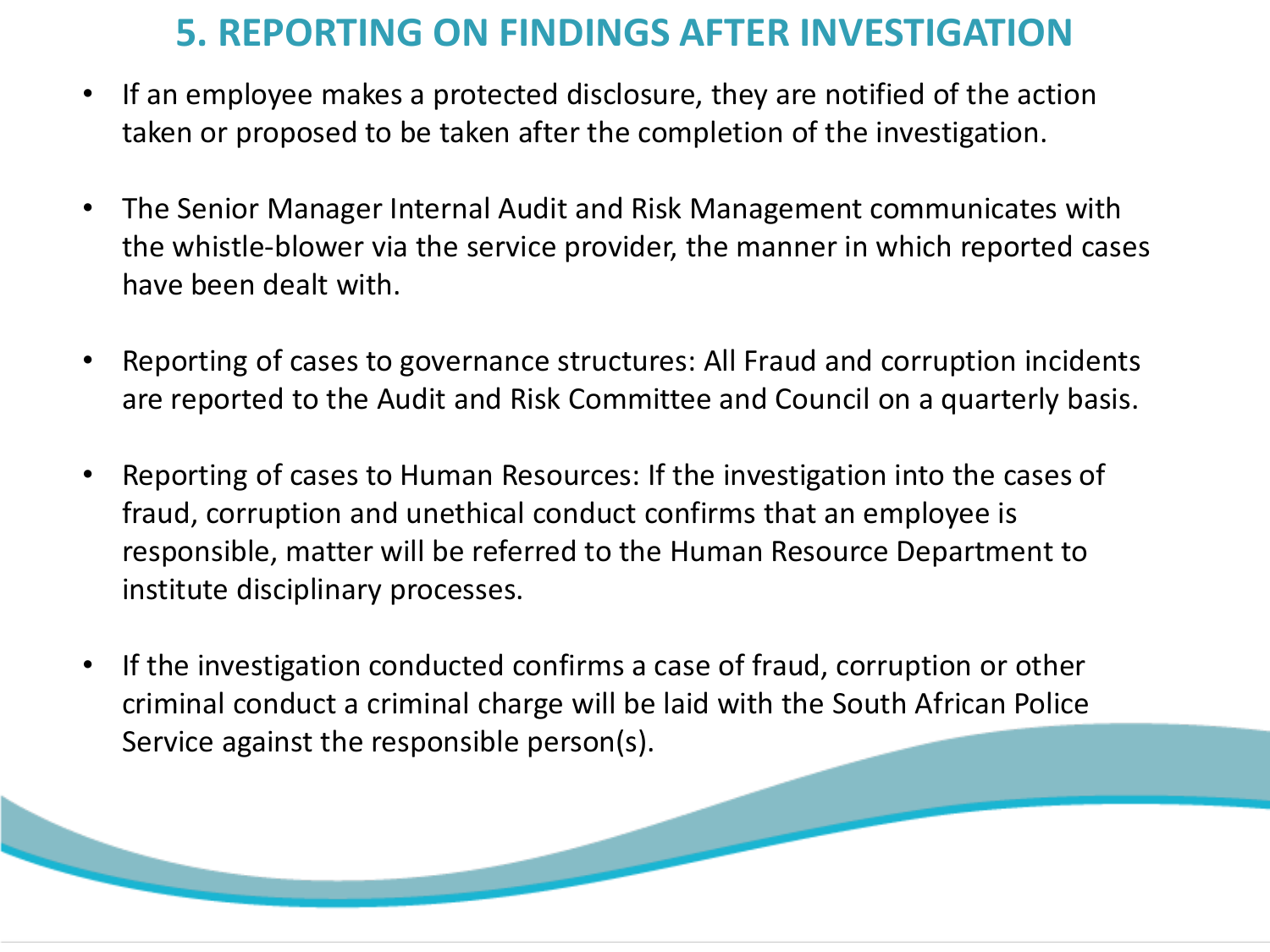#### **5. PROTECTION OF WHISTLE-BLOWERS**

**Confidentiality:** All information relating to alleged cases of fraud, corruption and unethical conduct that is received through the fraud hotline or reported through internal channels and investigated will be treated with confidentiality.

**Occupational Detriment:** The SANC does not tolerate harassment, victimisation or retaliation against whistle-blowers and will take action to protect employees when they raise a concern in good faith. In the event that a whistle blower suffers victimisation or reprisal, the whistle blower may follow the grievance processes of the SANC.

**Protection of whistle-blowers:** The SANC will do its best to protect an individual's identity when he/she raise a concern and does not want their identity to be disclosed.

- When employees contact the Fraud Hotline run by the service provider, they will not be required to give their names or any personal details.
- There is no caller identification, so the service provider does not know from where the call is made. Even though all calls are recorded, The SANC will not have access to the recording, no one will identify the voice.
- The service provider strips out any information that could lead to the identity of the caller, the SANC only gets a very factual report of the alleged wrongdoing with no additional information.